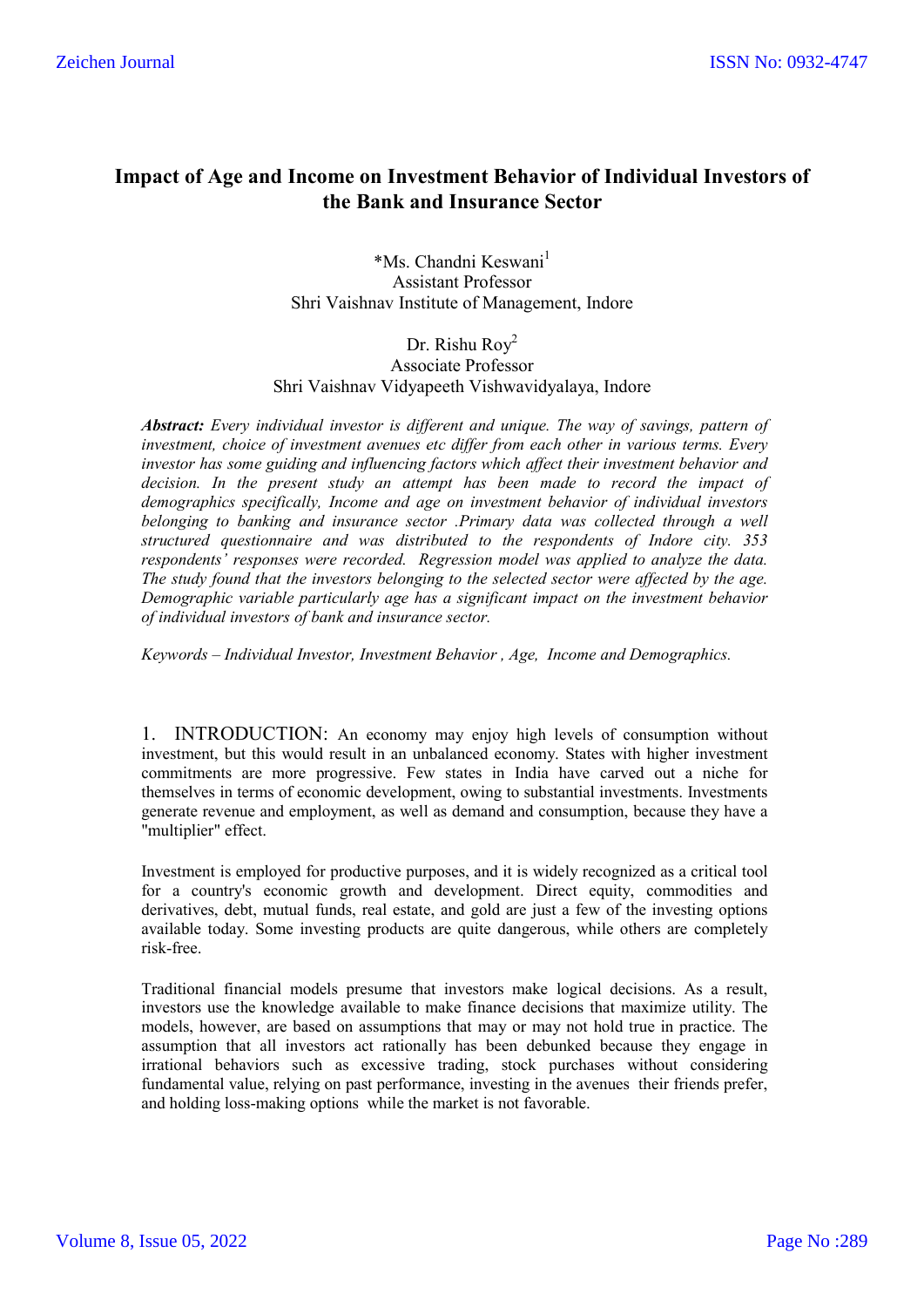The progress of finance has resulted in the emergence of behavioural finance as a new discipline, which focuses on the biases and psychological aspects that affect investors. Behavioural finance is a brand-new approach to finance. It investigates the biases of investors as well as their investment behaviour. It attempts to bridge the neoclassical-finance and cognitive psychology divide. It focuses on individual and financial market biases, as well as stock market abnormalities, among other things. It also explored the factors influenced investing decisions. The primary source of this nefarious behaviour is that "investors act irrationally" (Shiller, 2000), as a result of their gender, age, and income.

Many aspects influence investor behaviour during the rational selection of investments, including attitudes, awareness, perception, and willingness. Alongside the psychological and behavioral factors demographics play an important role in influencing investor's decision. Gender, income, socioeconomic history, marital status, level of employment success, age, sex, and other demographic parameters are the distinguishing elements among investors.

The greatest challenge that investors have when making investments is not only the decision being made at the time, but also the returns in the future; while taking into account the unpredictable future with flawless accuracy. Because of the presence of diverse elements, decisions are not made in the same way by each individual.

#### 1.1 Individual Investors

The most important segment of the financial markets is investors. In truth, investors own the great majority of the money that is invested in the financial markets. As a result, the stability of any country's financial system and markets is determined by the decisions and behaviors of investors on financial markets. In the marketplace, there are many distinct types of investors. An investor is someone who makes a present sacrifice in order to gain a benefit in the future. Dividends, capital appreciation, retirement benefits, bonus, and other advantages are all available as options to them. An individual, a government, or a corporation can be an "investor."

Individual investors are people who invest and manage their money independently.

"An individual investor, as opposed to an institutional investor, purchases small amounts of assets for oneself or herself."

#### **1.2 Individual investors of Bank and Insurance sector**

Bank and insurance are assumed as the blood transporting veins of the economy. These two sectors are the most important part of financial service industry. These two provides funds and security of those funds to their customers and hence are pretty much aware about all the ups and downs of the financial market. The investment behavior of the individual investors belonging to Bank and Insurance sector has attracted researcher's interest. The assumption that investors from these sectors have complete knowledge and awareness How, Why, When, What and Where about the investments and investment avenues forms the base of the present study.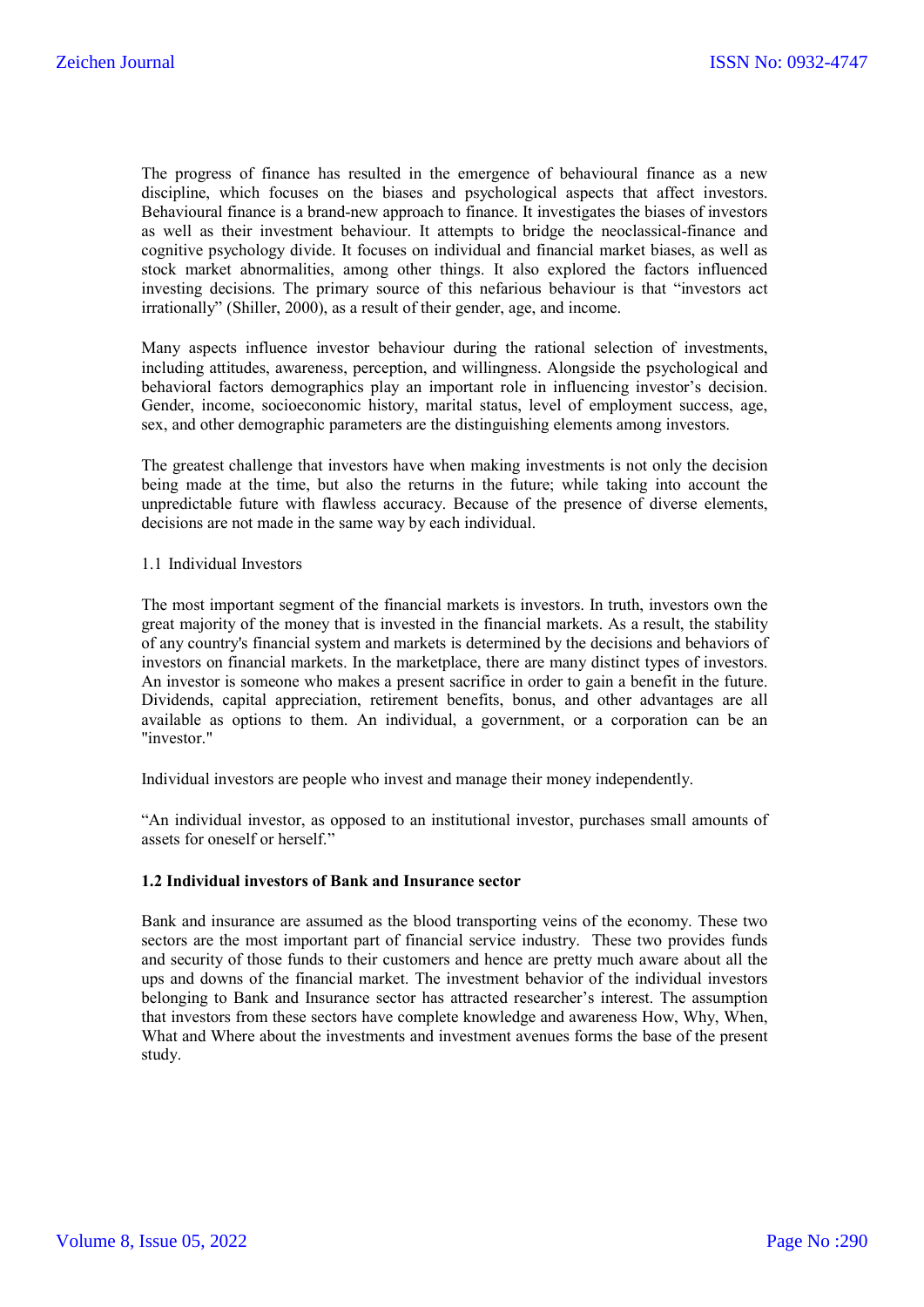The paper tries to explore the relationship between the demographics of the individual investor and their impact on the investment behavior. In this study the researcher has tried to investigate the interaction between various demographic factors and the investment behavior of the individual investors.

## 2. **Objectives of the study**

- 1. To analyze the Demographic profile of the individual investors of Bank and Insurance sector.
- 2. To analyze the Investment profile of the individual investors of Bank and Insurance sector.
- 3. To investigate the Impact of age on investment behavior of individual investors Bank and Insurance sector.
- 4. To investigate the Impact of income on investment behavior of individual investors Bank and Insurance sector.

## 3. **Review of literature**

According to the studies majority of investors choose to conserve money and invest on the basis of safety. For this purpose they choose to contact and take guidance from financial professionals. These professional/s organizations affect the investment decisions of individual investors [1]. Alongside professional guidance which is a financial factor the demographic component is one of the behavioural elements that play a key influence in defining investor behaviour and decisions. Demographic considerations, for example, influence one's investment product selection [2][3]. Researches suggest that age and gender are the most important determinants which influences the investment behaviour and decisions [4]. Few studies found that there is a negative link between age and the amount of money held. But despite that age always play an important role and has a substantial association with investment behaviour, [5].

The assumption of age being important element was further supported by the study which found that the typical person's peak financial decision-making age is around 53 years old, and that age exhibits the investors' risk perception and financial choice over the life cycle and implications for regulation [6]. In contrast, to this another study found that investors' capacity to make prudent financial judgments is linked to their ability to acquire financial knowledge. Making solid financial judgments rises rapidly between the ages of 20 and 30, levels off and peaks in the 50s, and then begins to diminish sharply between the ages of 70 and 80[7].

In a study conducted at the Nairobi Securities Exchange, impact of different behavioral biases were discovered and was found that the effect of age on investors' decisions, where respondents in the age brackets of 18-30 years, 31-40 years, and 41-50 years were affected by overconfident bias. Age differences have a substantial impact on the amount of overconfident bias among the participants, according to the findings. Furthermore, the author determined that the most affected investors are those between the ages of 31 and 40[8].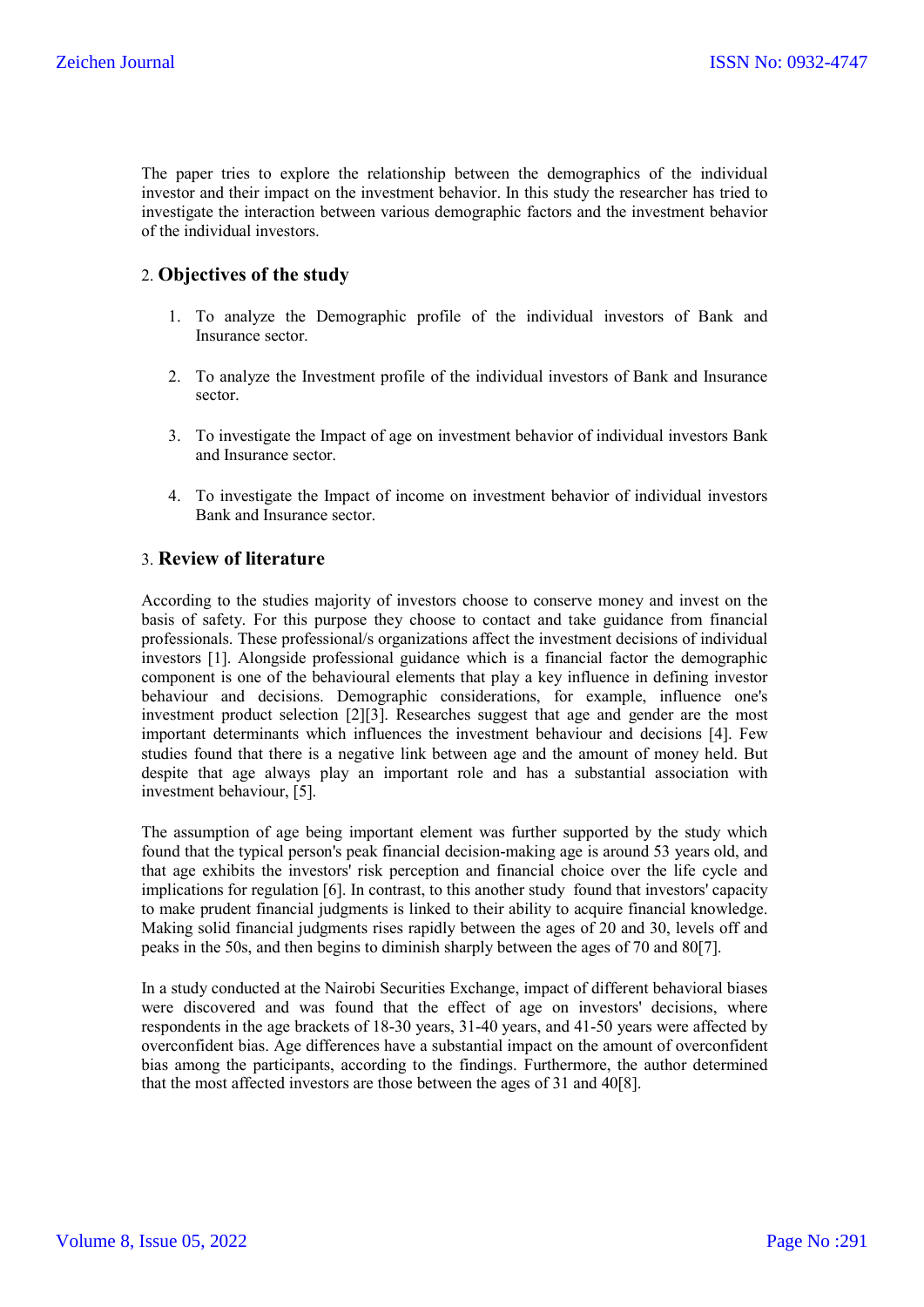In another study the relationship between demographic parameters such as gender, age, married status, education, income, and family members, and investor's risk tolerance and investment choice was explained. In the study of income, was termed as a socio-economic factor. According to the author, respondents with incomes of at least \$10 million invest more of their money in capital market instruments than those with incomes of less than \$10 million, who prefer to keep their money in a bank account. As a result, they came to the conclusion that low-income investors prefer to save their money in a bank account, implying that income influences risk behaviour [9].

In an exploratory study by Ajmi, it was found that risk tolerance is positively connected with income and education. [10].Whereas another study confirmed that investors' behaviour and decision-making are influenced by their income level, education level, and marital status [11].

An important study described the critical factors that influence young investors' investment behaviour, based on which the study concluded that the majority of investors invest for growth and additional income, and the primary factor that guides their investment decision is a risk factor, implying that most investors are risk-averse[12].

## 4. **Hypotheses**

On the basis of review of literature following hypotheses was framed:

- 1.  $H_{01}$ : There is no significant impact of Age on investment behavior of individual investors Bank and Insurance sector.
- 2.  $H_{02}$ : There is no significant impact of Income on investment behavior of individual investors Bank and Insurance sector.

## **5. Research method**

- **5.1.Study:** The present study is an exploratory research.
- **5.2.Sample:** The population was from Indore city of individual investors of Bank and Insurance sector.
- **5.3.Sample size:** The sample size of the study was 353 respondents.
- **5.4. Sampling:** Purposive Convenience sampling technique was applied to collect the data.
- **5.5.Data Collection:** Primary data was collected through a structured questionnaire consisting 20 variables.
- **5.6.Data Analysis:** Exploratory Factor Analysis, Linear Regression and Percentage Analysis were applied to analyze the data. For data analysis researcher used the SPSS 25 version and Ms Excel.
- **5.7.Variables:** Independent Variable Age and Income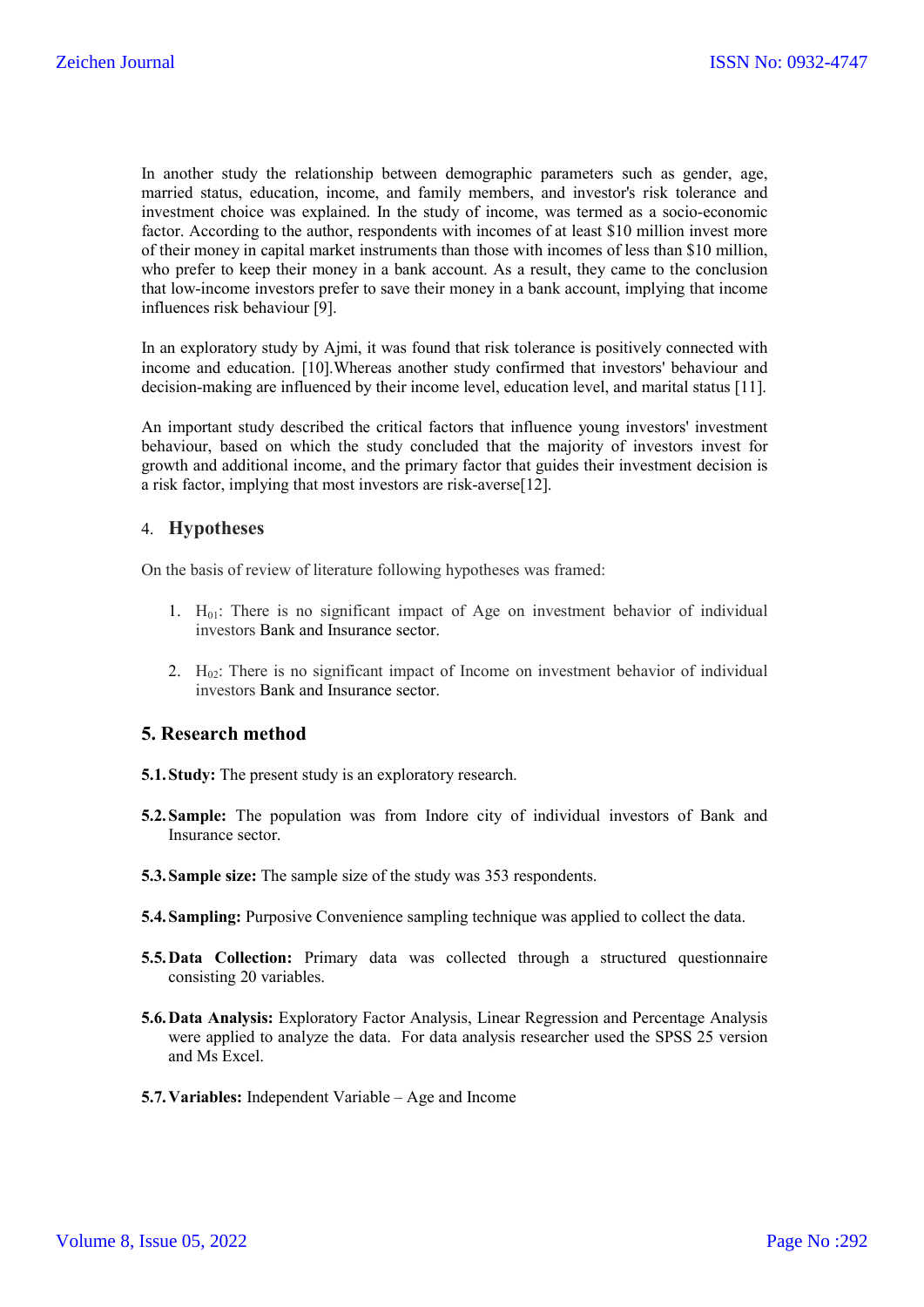| <b>Age Profile of Investors</b> |                           |           |            |                     |                          |  |  |
|---------------------------------|---------------------------|-----------|------------|---------------------|--------------------------|--|--|
|                                 |                           |           | AGE        |                     |                          |  |  |
| <b>Valid</b>                    |                           | Frequency | Percentage | Valid<br>percentage | Cumulative<br>Percentage |  |  |
|                                 | $25 - 35$<br>Years        | 63        | 17.9       | 17.9                | 17.9                     |  |  |
|                                 | $40 - 50$<br>Years        | 136       | 38.5       | 38.5                | 56.4                     |  |  |
|                                 | $55 - 65$<br><b>Years</b> | 154       | 43.6       | 43.6                | 100                      |  |  |
|                                 | <b>Total</b>              | 353       | 100        | 100                 |                          |  |  |

Dependent Variable – Investment Behavior

### **6. Demographic profile of the individual investors Table – 1**

*Source: Primary Data Analysis*

### **Interpretation**

Table 1 indicates the Age profile of the respondents. From the above table, it is clear that 17.9% of the investors belong to the age group of 25-35 Years while 38.5% of the investors are from the age group of  $40-50$  Years and  $43.6$  % belong to the age group of 55-65 Years.



## **Fig. 1 Age Profile of the Individual Investors**

|  | <br>___<br>Years |  |
|--|------------------|--|
|  |                  |  |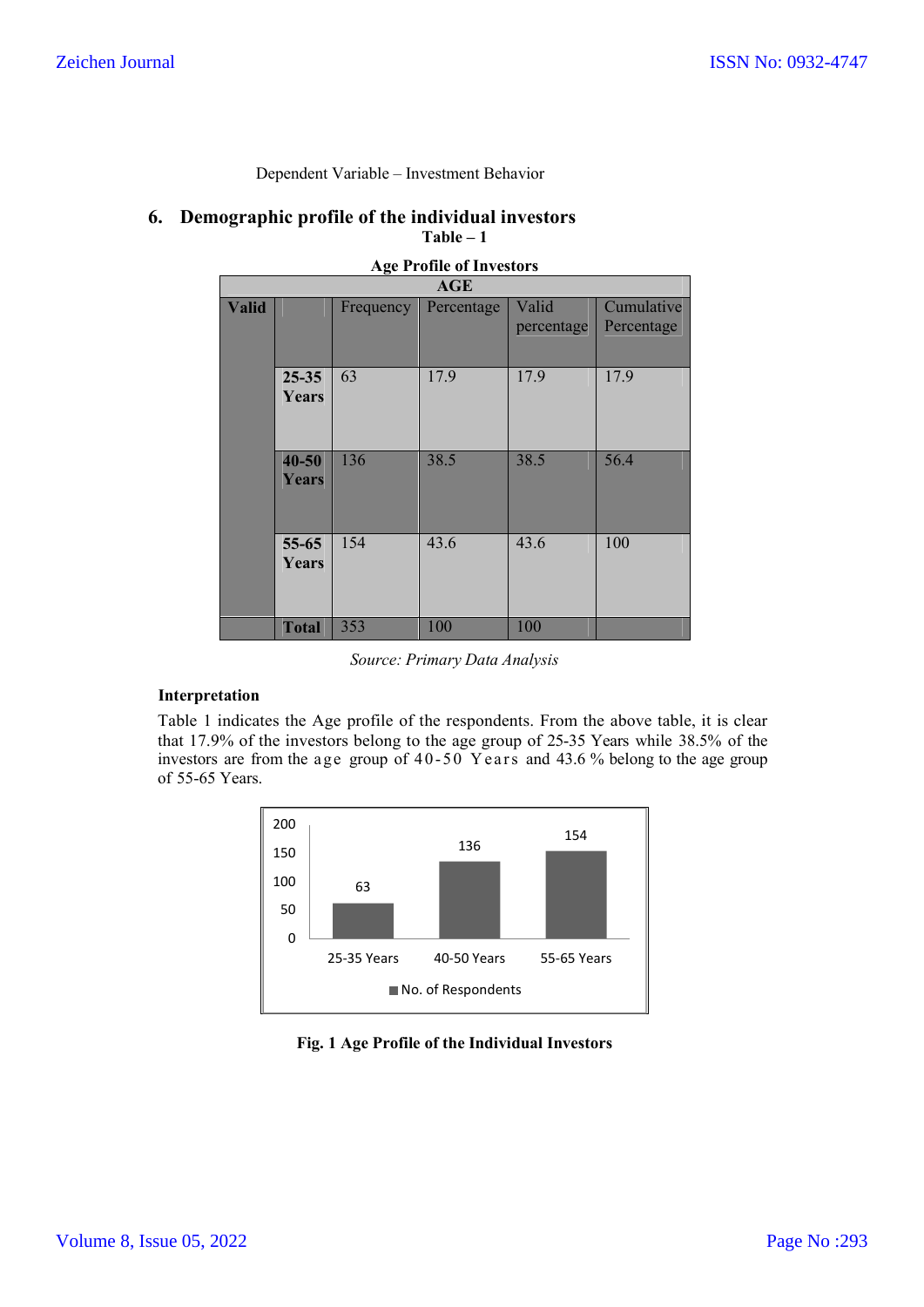|              | <b>GENDER</b> |           |            |                     |                          |  |  |
|--------------|---------------|-----------|------------|---------------------|--------------------------|--|--|
| <b>Valid</b> |               | Frequency | Percentage | Valid<br>percentage | Cumulative<br>Percentage |  |  |
|              | Male          | 262       | 74.33      | 74.33               | 74.33                    |  |  |
|              | Female        | 91        | 25.77      | 25.77               | 100                      |  |  |
|              | Total         | 353       | 100        | 100                 |                          |  |  |

**Table – 2 Gender Profile of Investors**

*Source: Primary Data Analysis*

## **Interpretation**

Table 2 indicates the Gender of the respondents. From the above table, it is clear that 25.77% of the respondents are female while 7 4. 3 3% o f the investors are ma le.



### **Fig. 2 Gender Profiles of the Individual Investor**

| <b>Income Profile of Investors</b> |           |            |                     |                          |  |  |
|------------------------------------|-----------|------------|---------------------|--------------------------|--|--|
|                                    |           |            |                     |                          |  |  |
| <b>Particulars</b>                 | Frequency | Percentage | Valid<br>percentage | Cumulative<br>Percentage |  |  |
| <b>Rs.</b> 20,000<br>$-35,000$     | 92        | 26         | 26                  | 26                       |  |  |
| Rs. 40,000-<br>55,000              | 96        | 27.1       | 27.1                | 53.1                     |  |  |
| Rs. 60,000-<br>75,000              | 165       | 46.9       | 46.9                | 100                      |  |  |
| Total                              | 353       | 100        | 100                 |                          |  |  |

**Table – 3**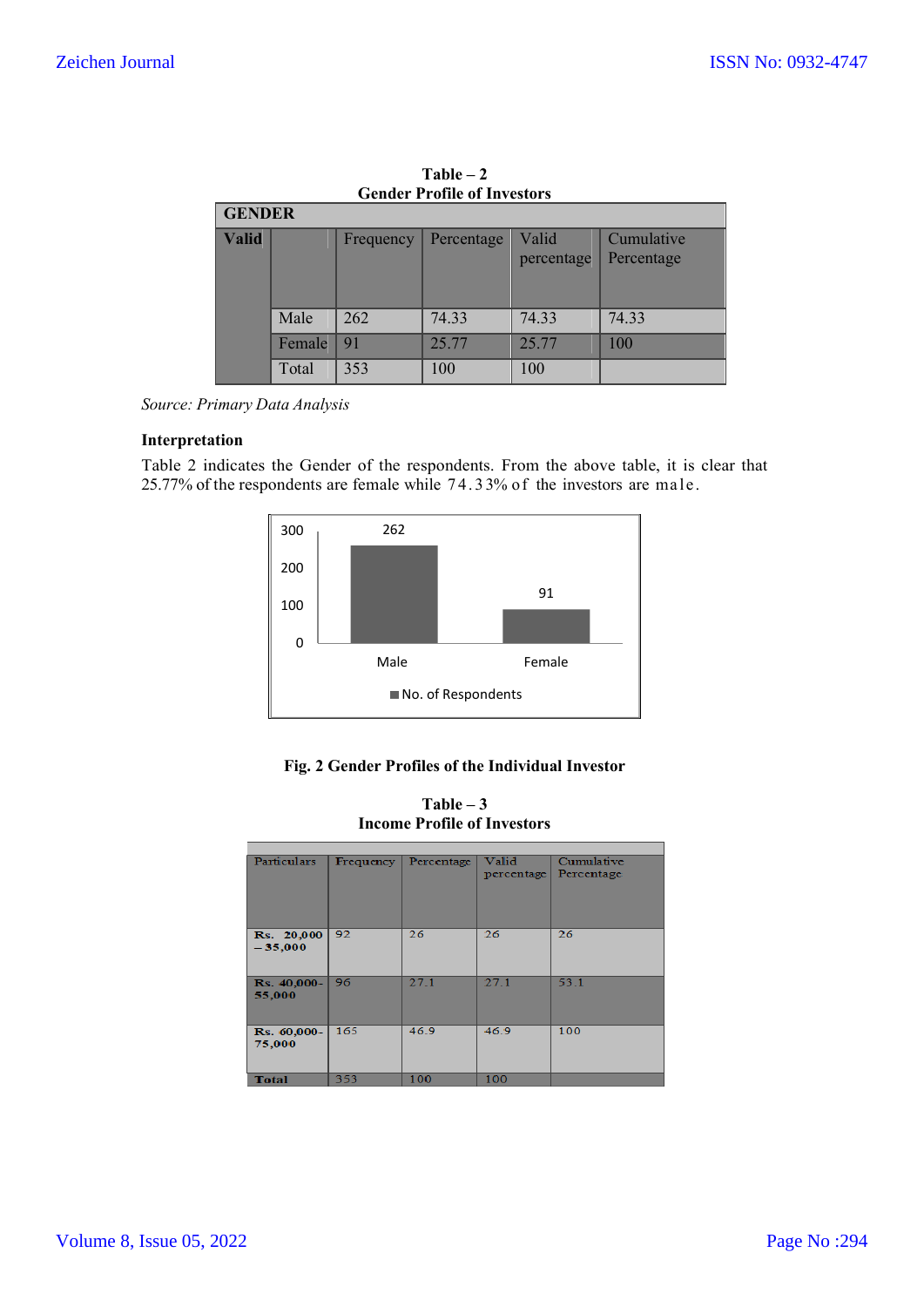#### Interpretation

Table 3 indicates the Income profile of the respondents. From the above table, it is clear that majority of the investor i.e. 46.9% belong to the income group of Rs. 60,000- 75,000 while 27.1% from the income group of Rs.40,000-55,000 and 26.0 % belong to the income group of Rs. 20,000-35,000.



#### **Fig. 3 Income Profiles of the Individual Investors**

| Particulars         | Frequency | Percentage | Valid<br>percentage | Cumulative<br>Percentage |
|---------------------|-----------|------------|---------------------|--------------------------|
|                     | 45        | 12.7       | 12.7                | 12.7                     |
|                     | 104       | 29.4       | 29.4                | 42.1                     |
| PG                  | 90        | 25.5       | 25.5                | 67.6                     |
| <b>Professional</b> | 114       | 32.4       | 32.4                | 100                      |
| <b>Total</b>        | 353       | 100        | 100                 |                          |

**Table – 4 Education Profile of Investors**

*Source: Primary Data Analysis*

#### **Interpretation**

Table 1 indicates the Education profile of the respondents. From the above table, it is clear that majority of the investor i.e. 32.4% are Professionals, while remaining 12.7%, 29.4% and 25.5% were high school pass outs, graduates and post graduates respectively.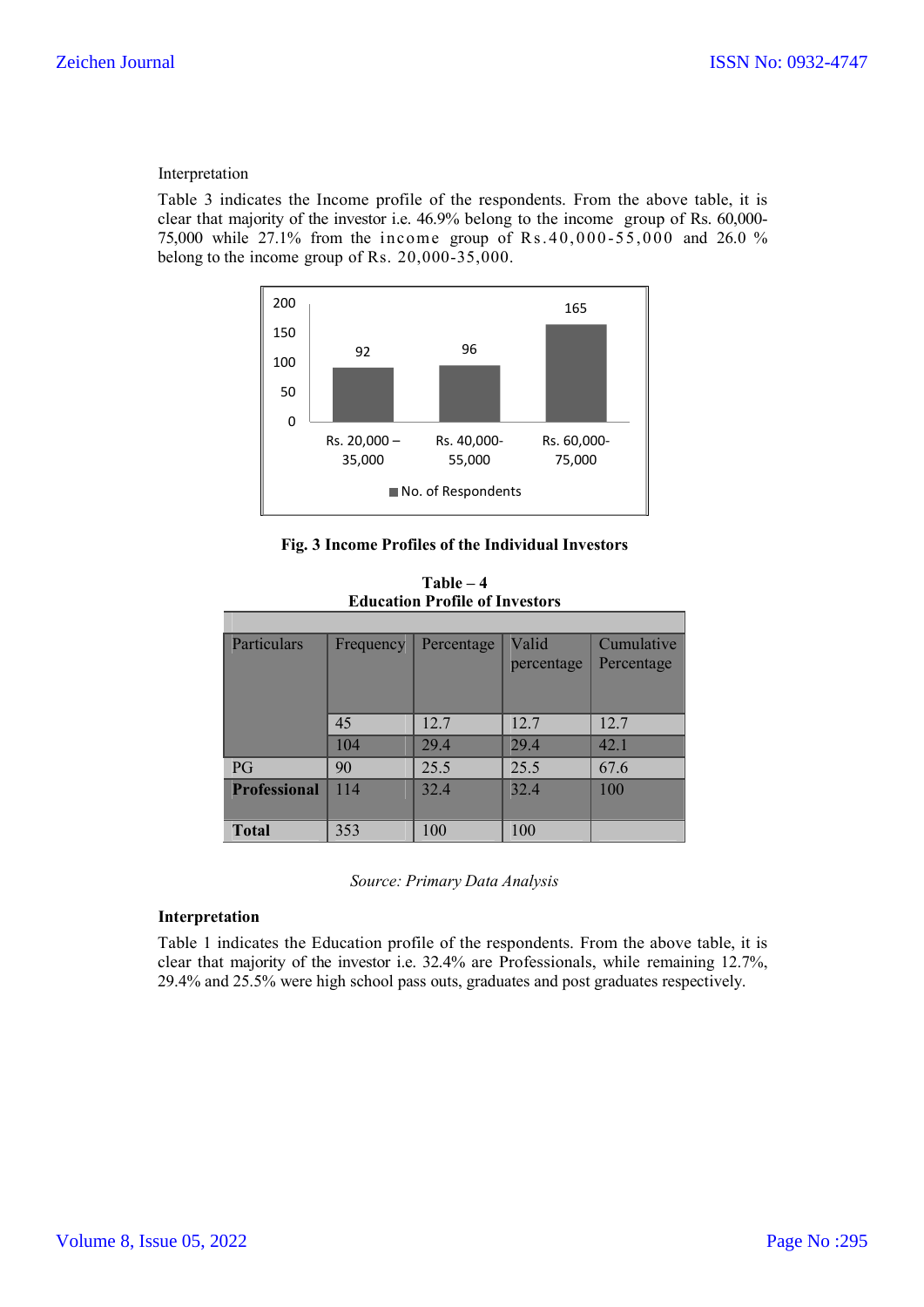

## **Fig. 4 Education Profiles of the Individual Investors**

| <b>Particulars</b> | Frequency | Percentage | Valid      | Cumulative |
|--------------------|-----------|------------|------------|------------|
|                    |           |            | percentage | Percentage |
|                    |           |            |            |            |
|                    |           |            |            |            |
| Bank               | 198       | 56.1       | 56.1       | 56.1       |
| Insurance          | 158       | 44.9       | 44.9       | 100        |
| Total              | 353       | 100        | 100        |            |

**Table – 4 Type of Industry**

### *Source: Primary Data Analysis*

### **Interpretation**

Table 4 shows that majority of investors who responded for the study belong to Banking sector i.e. 56.1% while respondents from Insurance sector are 44.9%.



## **Fig. 5 Type of Industry**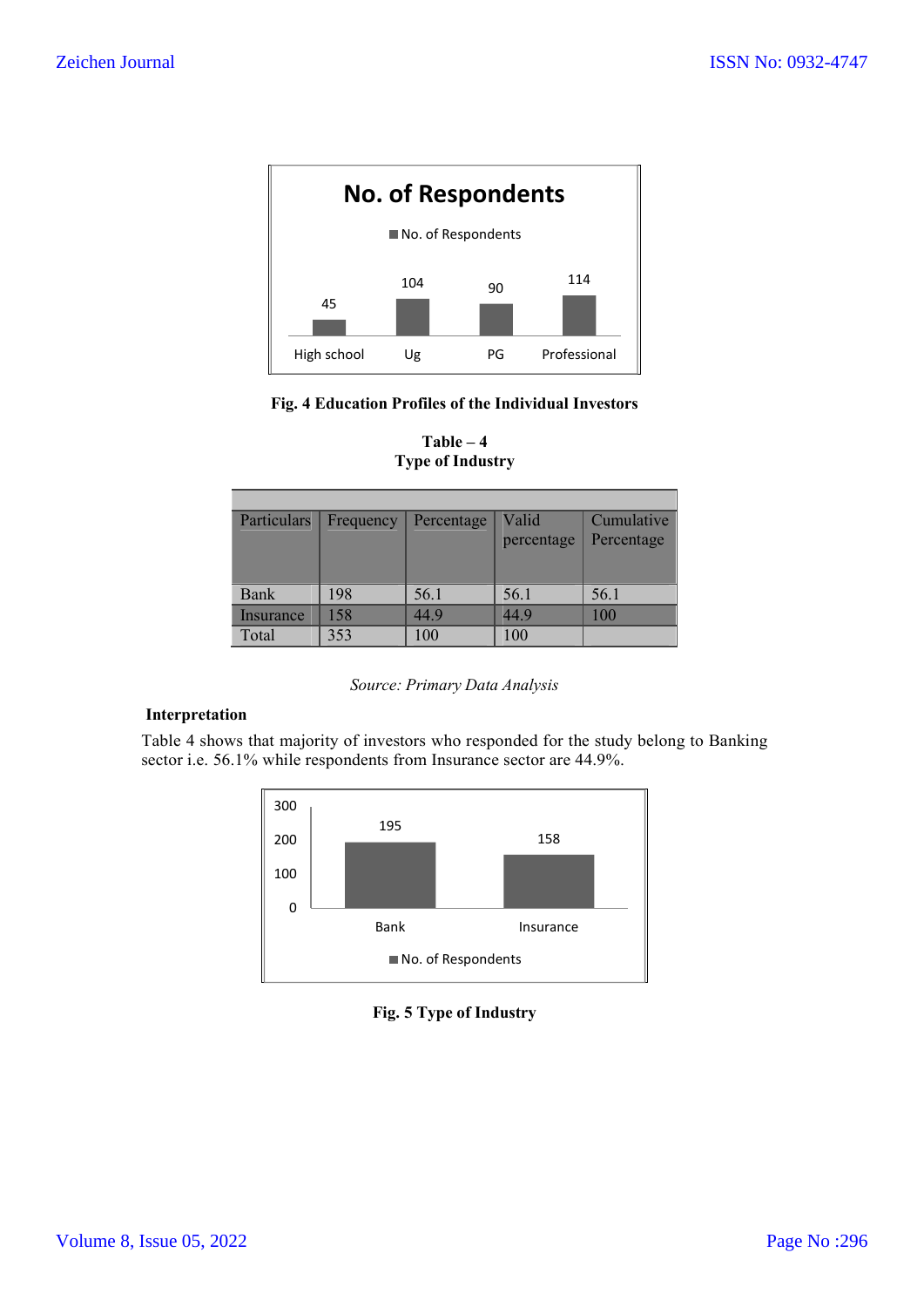## **7. Investment profile**

The investment profile of the investors included four items viz, Do you have the habit of investments?, What duration of investments you prefer?, What is the frequency of your investments and The source of financial information preferred by you



**Fig. 6 Habit of Investment**

#### **Interpretation**

Fig. 1 indicates the investors' habit of investment. From the above Fig., it is clear that  $82\%$  of the respondents have the habit of investments while  $18\%$  of the respondents showed disinterest in investments.





## **Interpretation**

Fig. 2 indicates the Duration of investments preferred by the investors. The above Fig., shows that majority of respondents i.e 44% prefer to invest for a long term duration i.e., for more than 3 years, while 27% prefer to invest for short duration of less than 1 year and 29% choose to invest for about 1-3 years i.e. for Medium term.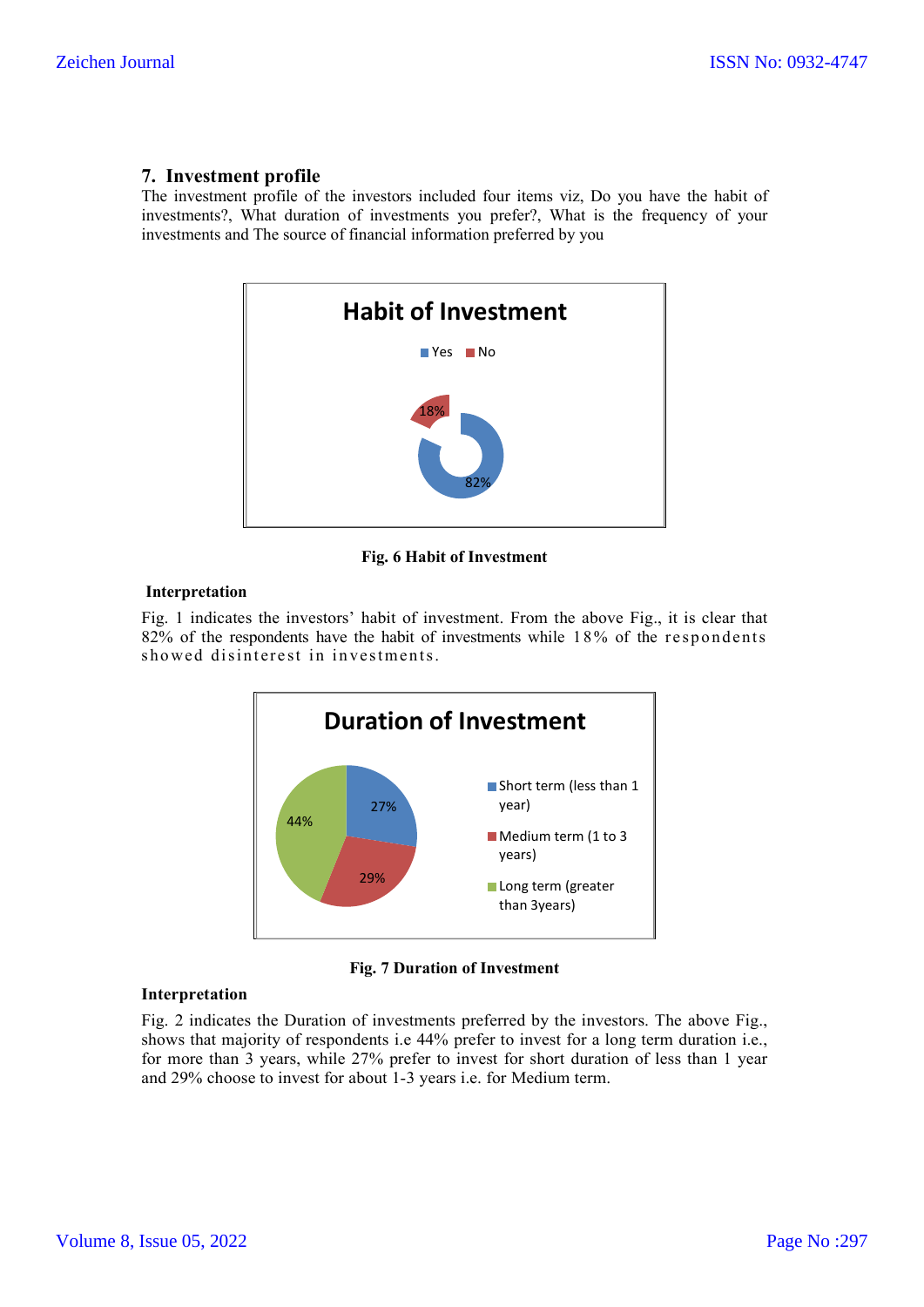

**Fig. 8 Frequency of Investment**

## **Interpretation**

.

Fig. 3 indicates the Frequency of investments preferred by the investors. From the above Fig., it is clear that majority of respondents' i.e 36% prefer to invest half yearly i.e. in every six months, while 29% invest once in year and 35% choose to invest quarterly



**Fig. 9 Sources of Financial Information**

### **Interpretation**

Fig. 4 indicates the Source of Financial Information preferred by the investors. From the above Fig., it is clear that respondents select various options to get the financial information related to investments .Out of all the available sources majority of respondents' i.e 36% prefers to invest half yearly i.e. in every six months, while 29% invest once in year and 35% choose to invest quarterly.

## **8. Analysis and Interpretation**

### **8.1. Reliability**

The test of reliability was applied to check whether the data collected is reliable for the further study or not. Table below shows the value of Chronbach's alpha, applied to check the reliability and accuracy of the data collected for present study.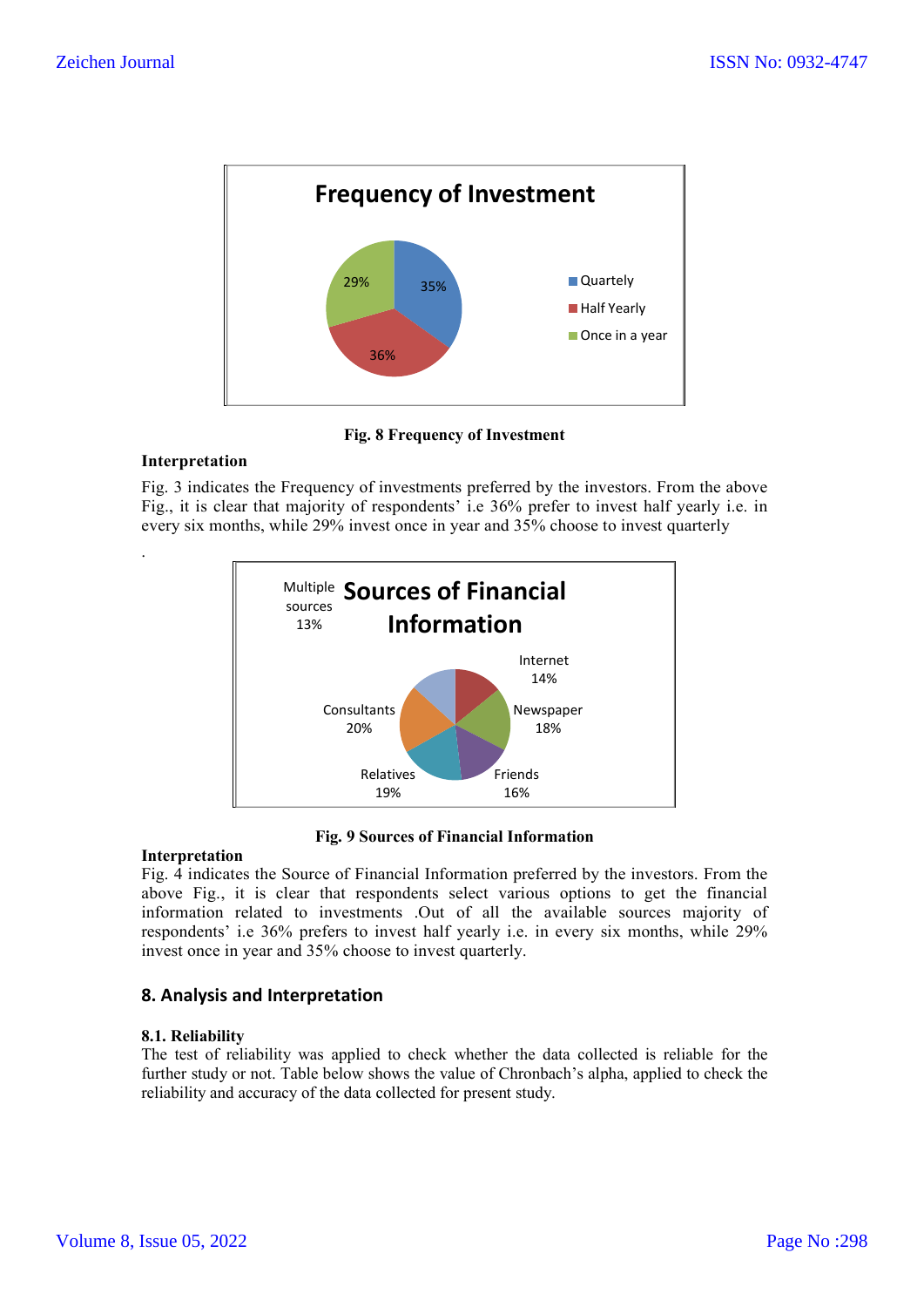| $Table - 5$<br><b>Reliability Statistics</b> |            |  |
|----------------------------------------------|------------|--|
| <b>Reliability Statistics</b>                |            |  |
| Cronbach's Alpha                             | N of Items |  |
| 0.89                                         | 20         |  |

Table indicates that the data collected is reliable and can be studied further as the value of Chronbach's alpha is 0.890 which >. 60.

#### **8.2 KMO and Bartlett Test**

The appropriateness of any data for factor analysis depends upon KMO measure of sample adequacy and Bartlett's test of Sphericity. KMO measure of sample adequacy was found to be 0.8 and Bartlett's test of Sphericity was also found to be significant. Thus it was considered to be fairly acceptable for factor analysis. Consider below Table for KMO and Bartlett's Test.

#### **Table – 6 Kmo & Bartlett's Test**

#### **KMO and Bartlett's Test**

|                    | Kaiser-Meyer-Olkin Measure of Sampling Adequacy. | .846     |
|--------------------|--------------------------------------------------|----------|
| Bartlett's Test of | Approx. Chi-Square                               | 4533.575 |
| Sphericity         | df                                               | 136      |
|                    | Sia.                                             | .000     |

#### **8.3 Linear Regression Analysis**

Linear regression analysis was applied to investigate the impact of age and income on the investment behavior of the individual investors of bank and insurance sector.

### **H01: There is no significant impact of Age on investment behavior of individual investors Bank and Insurance sector.**

R square value (.018) suggests that 1.8 % variation in investment behavior of individual investors of Bank and Insurance sector can be explainedwith the help of Age.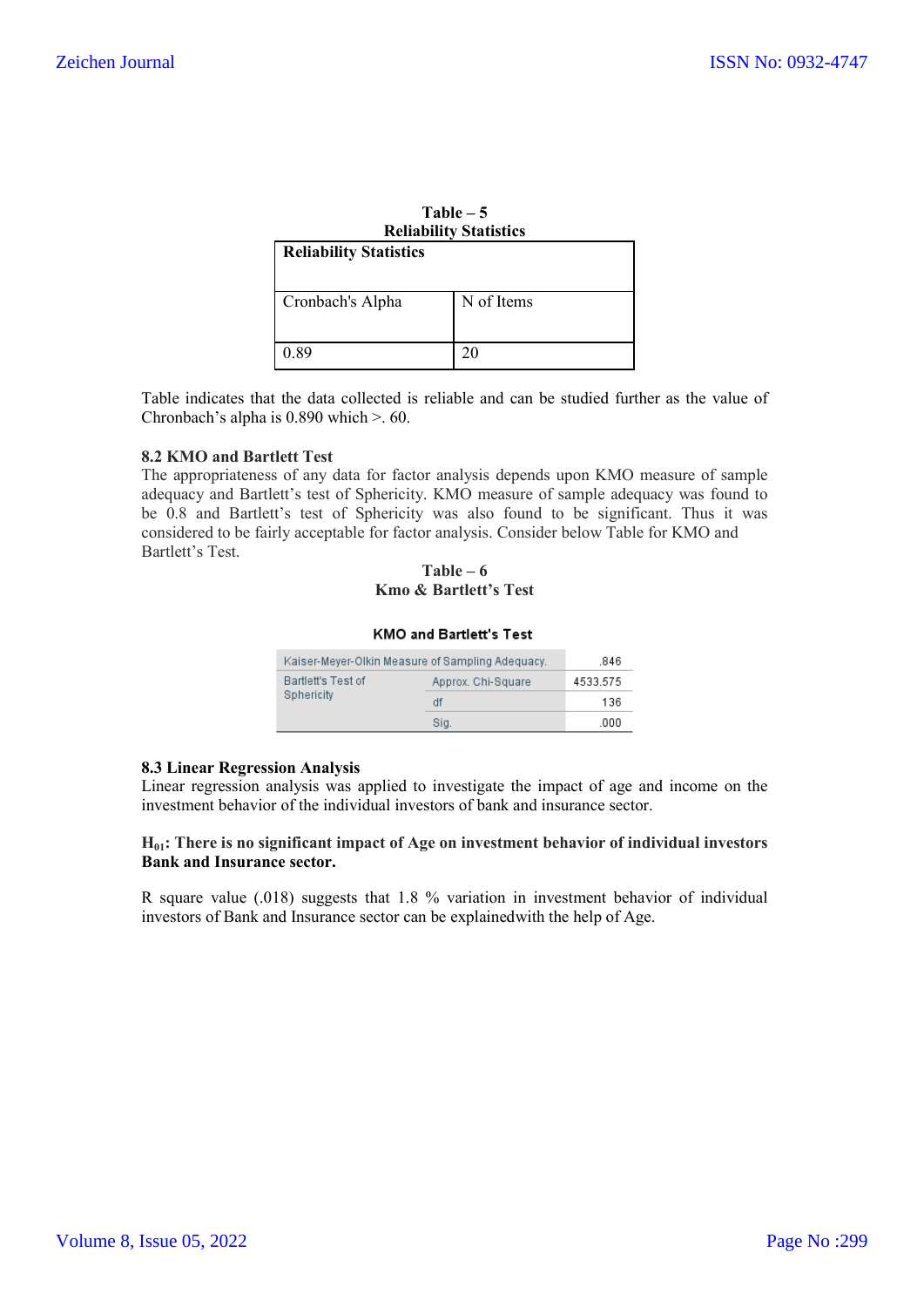#### **Table – 7**

#### **Regression Model – Model Summary**

| <b>Model Summary</b> |            |        |          |          |  |  |  |
|----------------------|------------|--------|----------|----------|--|--|--|
|                      | Std.       |        |          |          |  |  |  |
|                      |            |        | Adjusted | Error of |  |  |  |
|                      |            | R      | R        | the      |  |  |  |
| Model                | R          | Square | Square   | Estimate |  |  |  |
|                      | $.135^{a}$ | .018   | .016     | 8.17544  |  |  |  |

a. Predictors: (Constant), Age

| `able |  |  |
|-------|--|--|
|-------|--|--|

| <b>Regression Model – Anova Results</b> |                  |     |         |       |                   |  |
|-----------------------------------------|------------------|-----|---------|-------|-------------------|--|
| <b>ANOVA</b> <sup>a</sup>               |                  |     |         |       |                   |  |
|                                         | $\circ$ f<br>Sum |     | Mean    |       |                   |  |
| Model                                   | Squares          | df  | Square  | F     | Sig.              |  |
| Regression                              | 437.578          |     | 437.578 | 6.547 | .011 <sup>b</sup> |  |
|                                         |                  |     |         |       |                   |  |
| Residual                                | 23460.08         | 351 | 66.838  |       |                   |  |
| Total                                   | 23897.66         | 352 |         |       |                   |  |

a. Dependent Variable: Investment Behavior

b. Predictors: (Constant), Age

F value is 6.547 at significant level .011 which means that the model is appropriate for further analysis.

Regression Equation is  $Y = a + bxY = 72.418 + (.135) x$  (1)

Y is Investment Behavior (dependent variable) and x is Age of individual investors of Bank and Insurance Sector (independent Variables)

#### **Table – 9**

#### **Regression Model – Coeeficients**

| Coefficients <sup>a</sup> |            |                |              |              |        |      |  |
|---------------------------|------------|----------------|--------------|--------------|--------|------|--|
|                           |            | Unstandardized |              | Standardized |        |      |  |
| Coefficients              |            |                | Coefficients |              |        |      |  |
|                           |            |                | Std.         |              |        |      |  |
|                           | Model      | В              | Error        | <b>B</b> eta |        | Sig. |  |
|                           | (Constant) | 72.418         | 1.396        |              | 51.863 | .000 |  |
|                           | Age        | 1.504          | .588         | .135         | 2.559  |      |  |

a. Dependent Variable: Investment Behavior

T value 2.558 at significant level .011, So null hypothesis *There is no significant impact of Age on investment behavior of individual investors Bank and Insurance sector* is **rejected**,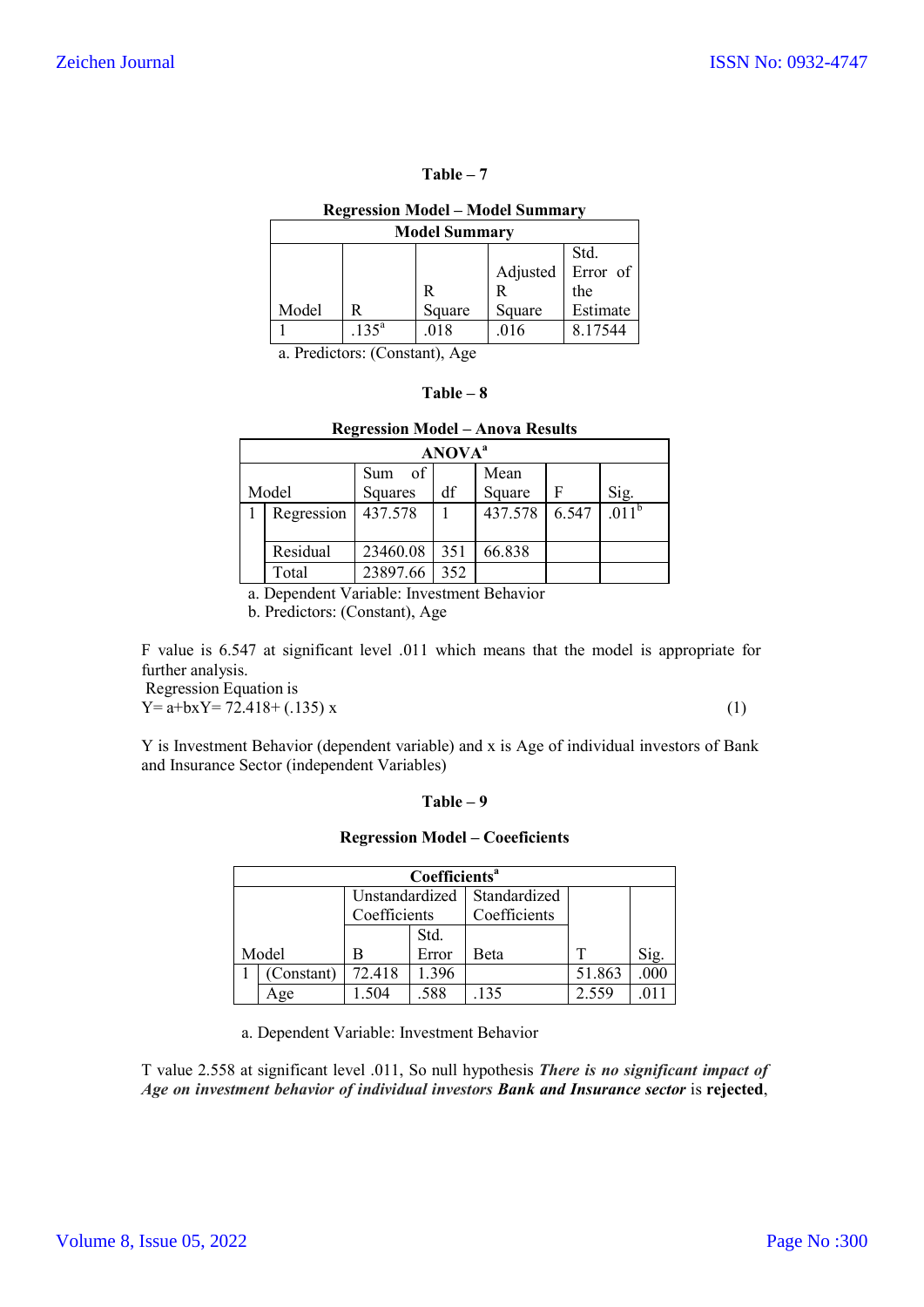which means there is a significant impact of Age on Investment Behavior and this model implies that independent variable that is Age is making an impact on Investment Behavior of individual investors Bank and Insurance sector which is dependent variable.

### **H02: There is no significant impact of Income on investment behavior of individual investors Bank and Insurance sector.**

R square value (.018) suggests that 1.8 % variation in investment behavior of individual investors of Bank and Insurance sector can be explainedwith the help of Age.

| $Table - 10$ |  |
|--------------|--|
|--------------|--|

| <b>Regression Model – Model Summary</b> |  |
|-----------------------------------------|--|
|-----------------------------------------|--|

| <b>Model Summary</b> |                   |          |          |                                          |  |
|----------------------|-------------------|----------|----------|------------------------------------------|--|
| Model                |                   | R Square | R Square | Adjusted   Std. Error of the<br>Estimate |  |
|                      | .058 <sup>a</sup> | .003     | .000     | 8.23760                                  |  |

a. Predictors: (Constant), Income

#### **Table – 11**

#### **Regression Model – Anova Results**

| ANOVA <sup>a</sup> |          |                  |     |        |       |                   |
|--------------------|----------|------------------|-----|--------|-------|-------------------|
|                    |          | of<br><b>Sum</b> |     | Mean   |       |                   |
| Model              |          | Squares          | Df  | Square | F     | Sig.              |
| Regression         |          | 79.467           |     | 79.467 | 1.171 | .280 <sup>b</sup> |
|                    |          |                  |     |        |       |                   |
|                    |          |                  |     |        |       |                   |
|                    |          |                  |     |        |       |                   |
|                    | Residual | 23818.193        | 351 | 67.858 |       |                   |
|                    | Total    | 23897.660        | 352 |        |       |                   |

a. Dependent Variable: Investment Behavior

b. Predictors: (Constant), Income

F value is 1.171at significant level .280 which means that the model is not appropriate for further analysis.

Regression Equation is  $Y = a + bX = 74.548 + (.0.058) x$  (2)

Y is Investment Behavior (dependent variable) and x is Income of individual investors of Bank and Insurance Sector (independent Variables)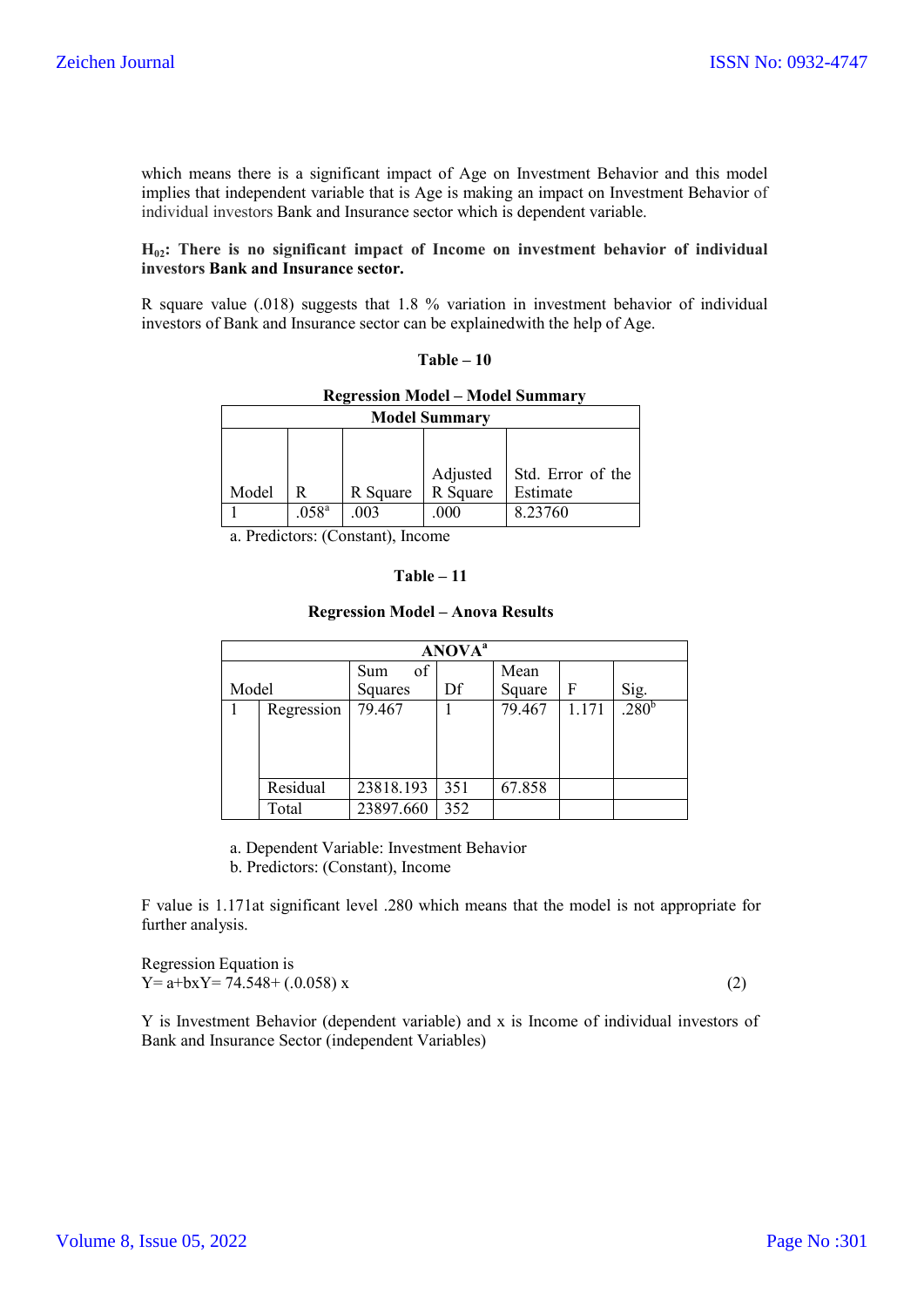### **Table – 12**

## **Regression Model – Coefficients**

| <b>Coefficients</b> |            |                                |       |                              |        |      |  |
|---------------------|------------|--------------------------------|-------|------------------------------|--------|------|--|
|                     |            | Unstandardized<br>Coefficients | Std.  | Standardized<br>Coefficients |        |      |  |
|                     | Model      | В                              | Error | Beta                         |        | Sig. |  |
|                     | (Constant) | 74.548                         | 1.248 |                              | 59.718 | .000 |  |
|                     | Income     | .573                           | .530  | .058                         | 1.082  | .280 |  |

a. Dependent Variable: Investment Behavior

T value 1.0821 at significant level 0.280, So null hypothesis *There is no significant impact of Income on investment behavior of individual investors Bank and Insurance sector* is accepted, which means there is no significant impact of Income on Investment Behavior and this model implies that independent variable that is Income is making no impact on Investment Behavior of individual investors Bank and Insurance sector which is dependent variable.

## **9. Conclusion**

Investment behavior of individual investors is a summation of multiple factors which includes demographic, behavioral, psychological, social etc. In the present study age and income were selected as independent variable, with a goal to measure and record their impact on the investment behavior. Age and income are two most important demographic variables which influences an investor's decision of investment. Income predominantly has an important role in deciding about investments i.e. whether to invest or not?, for what duration investment should be made? Which investment option and risk level to opt for? And the amount of savings also depends on the level of income. Whereas age aids the decision by adding the aspect of experience.

The study found that the investment behavior of individual investors belonging to Banking and Insurance sector has an uncommon characteristic. The investors of these sectors are affected by their age but not by the income. Results obtained from regression analysis suggest that despite having any level of income these investors have flair to invest, which is also supported by the investment profile. The investment profile implies that majority of the investors i.e. 82% of the investors have the habit of investment.

Age is considered as one of the most controversial demographic factor by the researchers. Some opines that it has least or zero contributions in investment decision whereas some suggests that age is important as it provides maturity, experience and rationality to the investors. In the present study researcher also found that the age affects the investment behavior of individual investors of selected sectors i.e. banking and insurance.